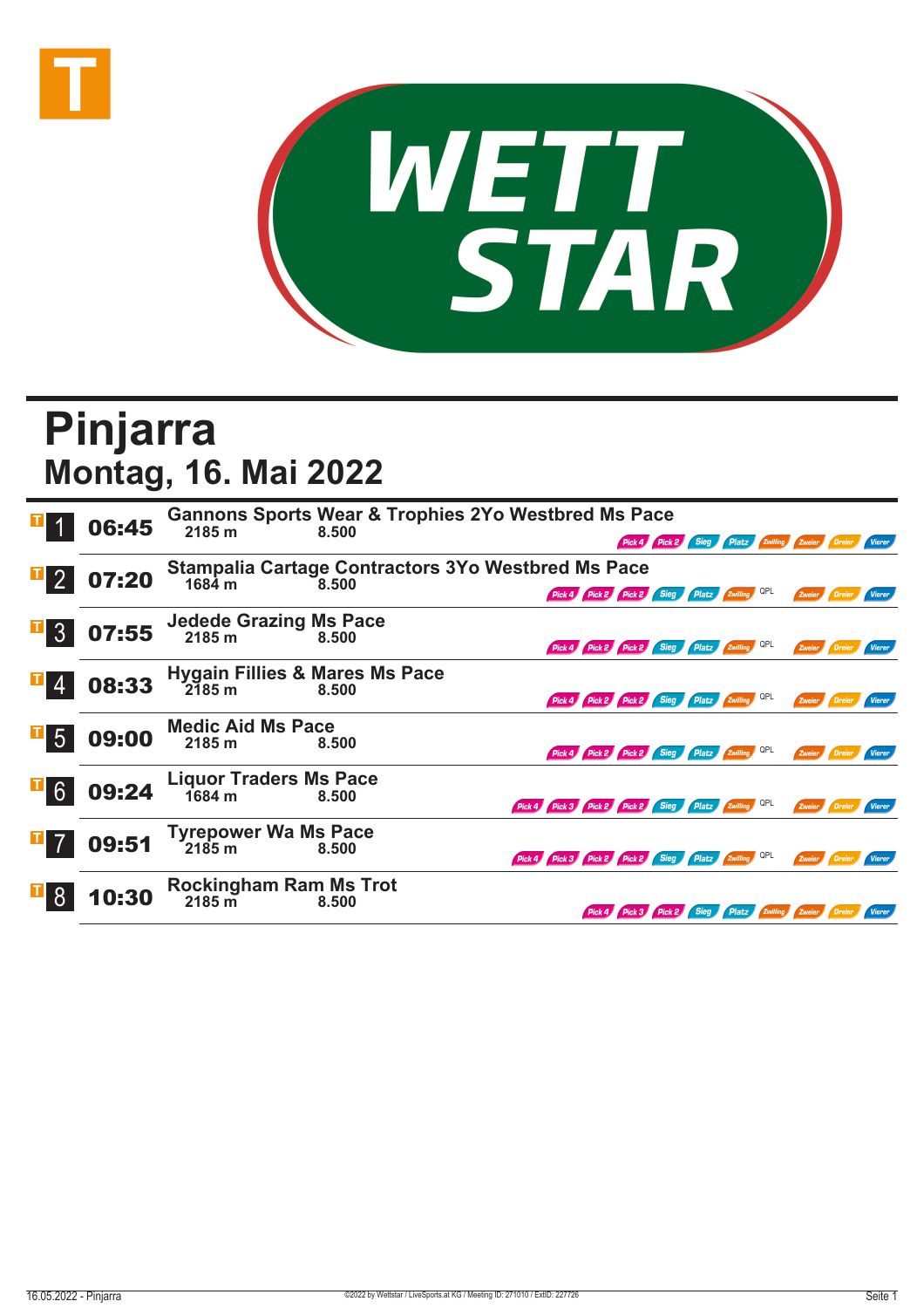| 16.05.2022 - Pinjarra                                                                                                                                                                                                                                                                                       |                                                                                                                                                                                                                                                                                                             |                                                                                                                                                                                            |                                                                                                                                                       | Rennen#8                                                                                                                                                                                                                                     |                                                                                                                                                                                                      |                                                                                                                                                                                                                                                        |                                                                                                                                                                                          |                                                                                                                                                                                                                                                                              | Seite 2                                                                                               |
|-------------------------------------------------------------------------------------------------------------------------------------------------------------------------------------------------------------------------------------------------------------------------------------------------------------|-------------------------------------------------------------------------------------------------------------------------------------------------------------------------------------------------------------------------------------------------------------------------------------------------------------|--------------------------------------------------------------------------------------------------------------------------------------------------------------------------------------------|-------------------------------------------------------------------------------------------------------------------------------------------------------|----------------------------------------------------------------------------------------------------------------------------------------------------------------------------------------------------------------------------------------------|------------------------------------------------------------------------------------------------------------------------------------------------------------------------------------------------------|--------------------------------------------------------------------------------------------------------------------------------------------------------------------------------------------------------------------------------------------------------|------------------------------------------------------------------------------------------------------------------------------------------------------------------------------------------|------------------------------------------------------------------------------------------------------------------------------------------------------------------------------------------------------------------------------------------------------------------------------|-------------------------------------------------------------------------------------------------------|
| <b>WANN STARTET IHR PFERD</b>                                                                                                                                                                                                                                                                               |                                                                                                                                                                                                                                                                                                             |                                                                                                                                                                                            |                                                                                                                                                       |                                                                                                                                                                                                                                              |                                                                                                                                                                                                      |                                                                                                                                                                                                                                                        |                                                                                                                                                                                          |                                                                                                                                                                                                                                                                              |                                                                                                       |
| Adda Something<br>All Aussie Mach<br>Alrosa<br>Alta Allure<br><b>American Dutchess</b><br><b>Anvil Rollover</b><br><b>Artistic Scribe</b><br>Bardan Kid<br><b>Beyond Bling</b><br>Beyond The Sea<br>Call To Arms<br><b>Cameos Delight</b><br><b>Chance Eclipse</b><br><b>Chasing Cooper</b><br>Classy Colby | <b>Cutting Roses</b><br>6<br>6<br>$\overline{4}$<br>$\overline{4}$<br>$\overline{4}$<br>Elephant Rock<br>$\overline{7}$<br>Elish Star<br>4<br>Elleofareactor<br>$\overline{2}$<br>Extinction<br>6<br>Ezana<br>$\overline{4}$<br>Fireplay<br>6<br>Fleet Of Foot<br>5<br>6<br><b>Galactic Ruler</b><br>3<br>5 | Dazzling Jewel<br>Dreams Of Valhalla<br><b>Dynamite Dolly</b><br>Forbidden Jewel<br>Galvinston John<br>Gold Horseshoe                                                                      | $\overline{2}$<br>$\overline{2}$<br>$\overline{2}$<br>6<br>3<br>8<br>3<br>$\overline{2}$<br>$\overline{7}$<br>5<br>4<br>6<br>5<br>3<br>$\overline{7}$ | Golden Move<br>Hes Thunder<br>Icanbolt<br>Im Rockin Rod<br>Imahero<br>Itsnotova<br>Justfollowmehome<br>Kell Road Kid<br>Kripke<br>Lewis William<br><b>Lil Delight</b><br>Little An Sassy<br>Louie The Lip<br>Luvaflair<br><b>Maddys Nino</b> | $\overline{2}$<br>5<br>$\overline{7}$<br>2<br>$\mathbf{1}$<br>$\overline{7}$<br>$\overline{c}$<br>8<br>3<br>3<br>4<br>4<br>3<br>8<br>3                                                               | <b>Maior Dalton</b><br>Major Freeway<br>Mancave<br>Mango Tango<br>Markham Eyre<br>Master Leighton<br>Mister Kopa<br>Nomorepintsforyou<br>Nowuseemerunin<br>Nuclear Poker<br>One Bid Buys<br>Pasquale<br>Paster Tedesco<br>Regal Aura<br>Rockstar Rebel | 6<br>2<br>3<br>$\overline{7}$<br>$\overline{7}$<br>6<br>2<br>$\overline{7}$<br>8<br>3<br>3<br>6<br>6                                                                                     | Secret Reaction<br>See Ya Bve<br>Shanhill<br>Sheez Billie<br>Sister Act<br>Songkran<br>Speedwagon<br>State Of Heaven<br><b>Stepping Wolf</b><br><b>Street Hawk</b><br>Sunshine Swift<br><b>Teds Secret</b><br><b>Tiger Toast</b><br>Torrevean Amv<br><b>Torrevean Veloce</b> | 4<br>1<br>8<br>4<br>5<br>$\overline{2}$<br>6<br>$\overline{2}$<br>5<br>5<br>$\overline{\Lambda}$<br>3 |
| <b>WANN STARTET IHR JOCKEY / FAHRER</b>                                                                                                                                                                                                                                                                     |                                                                                                                                                                                                                                                                                                             |                                                                                                                                                                                            |                                                                                                                                                       |                                                                                                                                                                                                                                              |                                                                                                                                                                                                      |                                                                                                                                                                                                                                                        |                                                                                                                                                                                          |                                                                                                                                                                                                                                                                              |                                                                                                       |
| A C Lewis<br>C D Brown<br>D Egerton-Green<br>Emily Suvaljko<br>H R Charles<br>K A Symington<br>M C Miller<br>N M Johns<br>R Warwick<br>S J Suvaljko                                                                                                                                                         | 1,2,4,5,6<br>4.6<br>2.4.6.7<br>1,2,3,4,5,6<br>3,8<br>5<br>4.5.6<br>7.8<br>3,5,7<br>2,3,4,6                                                                                                                                                                                                                  |                                                                                                                                                                                            | <b>B D Giudice</b><br>C D Voak<br>D J Harper<br>F E Bennett<br>J C Young<br>K J Harper<br>M C Young<br>P K Tilbrook<br>Ryan Eyre<br>S Steele          |                                                                                                                                                                                                                                              | 3<br>1,6<br>2,8<br>8<br>2,6,7<br>2,3,6,7<br>4,7<br>3<br>5<br>3,5                                                                                                                                     | C A Suvaliko<br>D B Miller<br>D M Roberts<br>G E Hall Jnr<br>J D Suvaljko<br>Lauren Harper<br>M P Grantham<br>R O Bell<br>S G Simms<br>T C Wheeler                                                                                                     |                                                                                                                                                                                          | 1,3<br>1,2,7<br>3,4,6,7<br>2,3,6,8<br>4<br>4,8<br>$\overline{2}$<br>$\overline{2}$<br>3,4<br>1,2,4,5,6                                                                                                                                                                       |                                                                                                       |
| <b>WANN STARTET IHR TRAINER</b>                                                                                                                                                                                                                                                                             |                                                                                                                                                                                                                                                                                                             |                                                                                                                                                                                            |                                                                                                                                                       |                                                                                                                                                                                                                                              |                                                                                                                                                                                                      |                                                                                                                                                                                                                                                        |                                                                                                                                                                                          |                                                                                                                                                                                                                                                                              |                                                                                                       |
| A E Belton<br><b>B</b> D Giudice<br>C R Abercromby<br>D R Miller<br>F L G Bonnett<br>G S Bond<br>J E Steele<br>K J Harper<br>M A Lindau<br>Mike Howie<br>P W Strachan<br>R J Mellsop<br>Shane Steele                                                                                                        | 4<br>3<br>$\overline{2}$<br>$\mathbf{1}$<br>$\mathbf{1}$<br>5.6.7<br>5<br>$\overline{2}$<br>4<br>$\overline{4}$<br>5<br>6,7<br>3                                                                                                                                                                            | A F De Campo<br><b>B J Howlett</b><br>C S Hvnam<br>D R Roche<br>G Hall<br>G W Gilbert<br>J J Moore<br>Karen Bennett<br>M G Brennan<br>N J Lloyd<br>R A Olivieri<br>R P Bell<br>T Svilicich |                                                                                                                                                       | 2,6<br>2.6<br>$\overline{2}$<br>5.6<br>3<br>$\overline{7}$<br>1<br>8<br>6<br>4<br>$\mathbf{1}$<br>2,5<br>8                                                                                                                                   | A G Cortopassi<br>C C Luca<br>D C Weaner<br>David Simmonds<br><b>GL</b> Cummins<br>H T Herbert<br>Jocelyn Young<br>Karen Thompson<br>M G Reed<br>N M Johns<br>R J Eddy<br>S L Suvaliko<br>V H Bryers | 3.4<br>3<br>3<br>$\overline{2}$<br>4<br>4<br>6<br>$\overline{7}$<br>2,3,4<br>7,8<br>5.7<br>4<br>5                                                                                                                                                      | A J Penno<br>C C Reeves<br>D Egerton-Green<br>E T Burnham<br>G R G Cox<br><b>Hayden Reeves</b><br>K D Anderson<br>L D Hamilton<br>M G Scott<br>P K Tilbrook<br>R J L Williams<br>S Torre |                                                                                                                                                                                                                                                                              | 3<br>$\overline{7}$<br>2<br>6<br>1.5.6<br>2<br>6<br>1,2<br>3<br>3<br>$\overline{7}$<br>3,4            |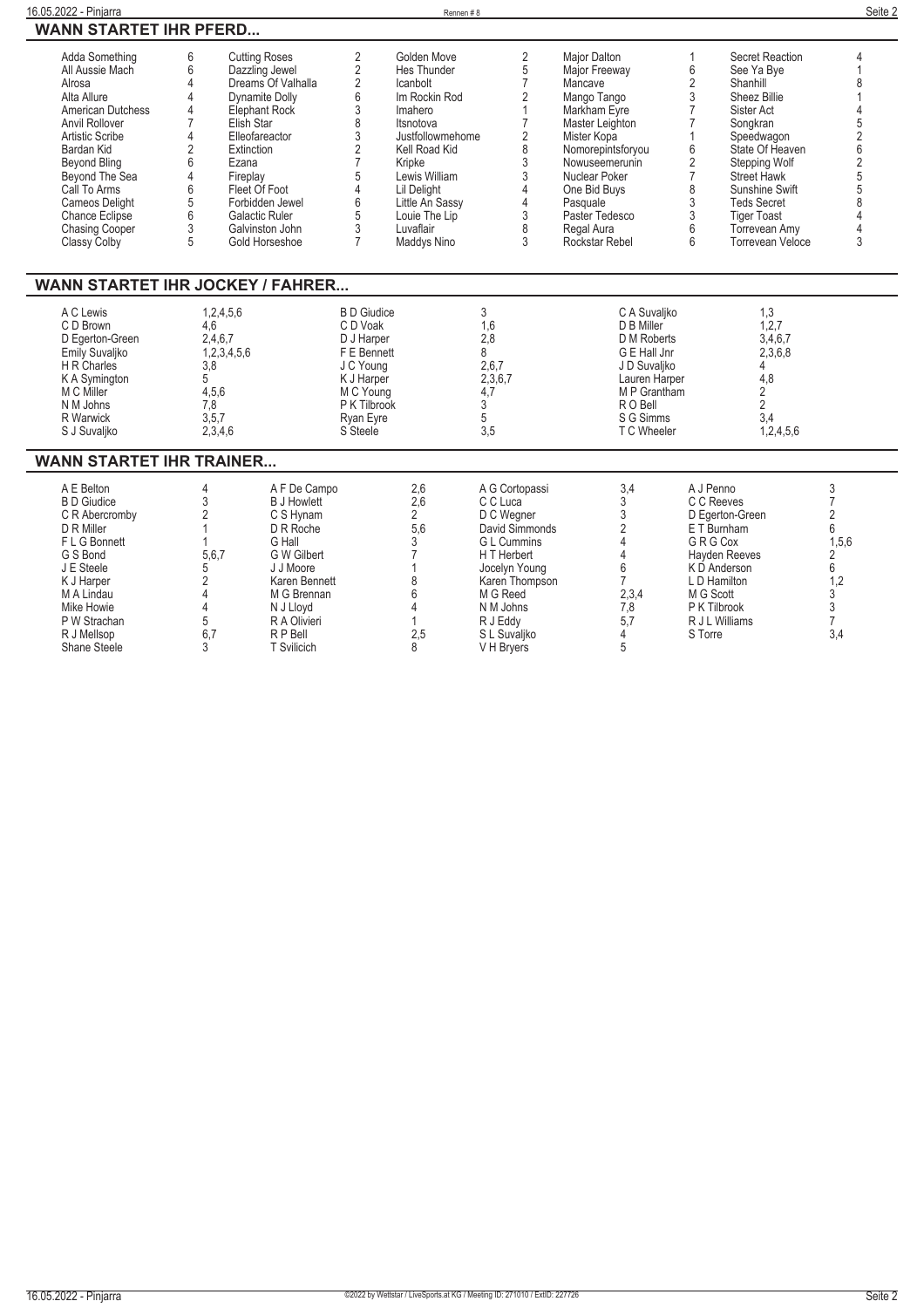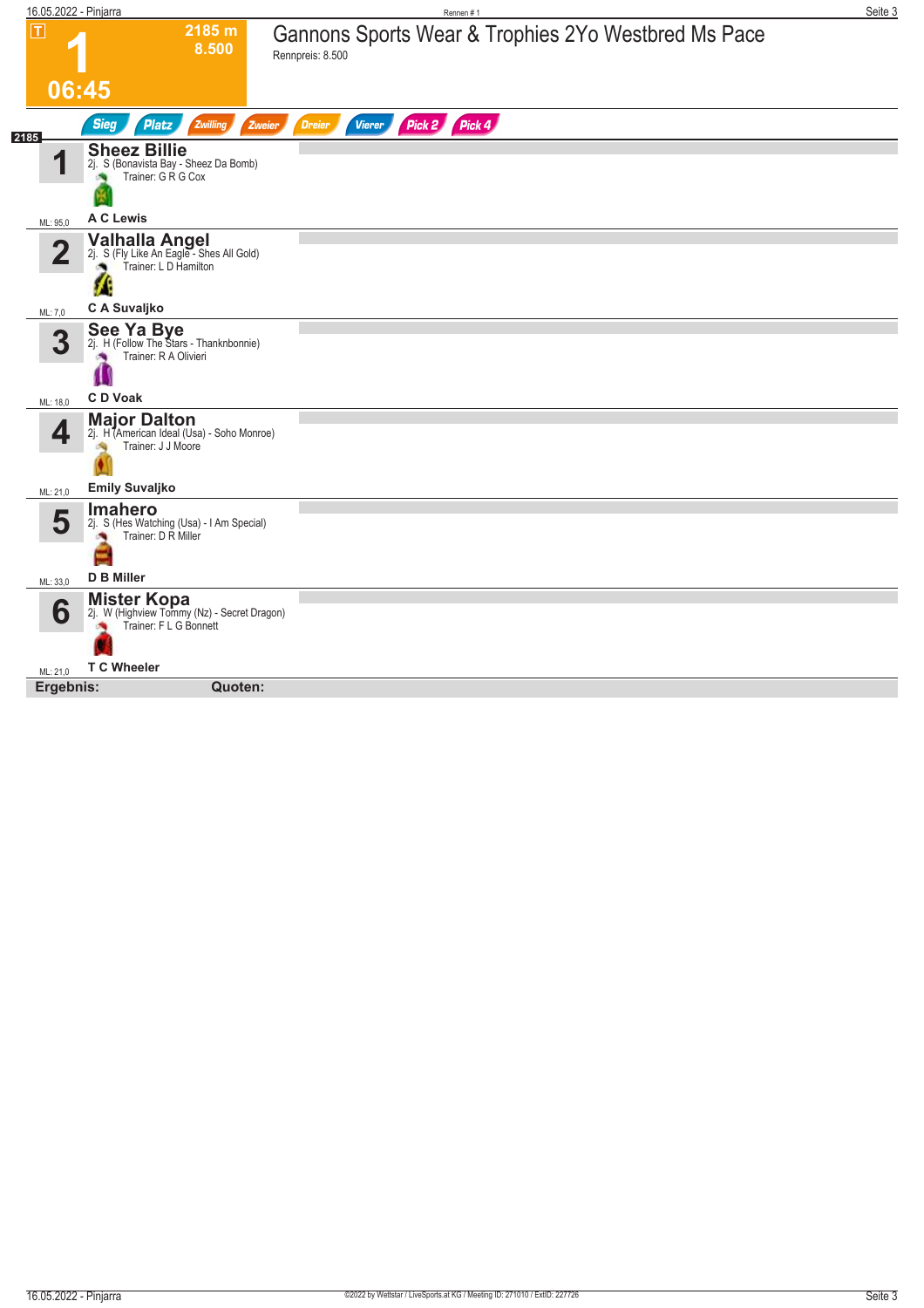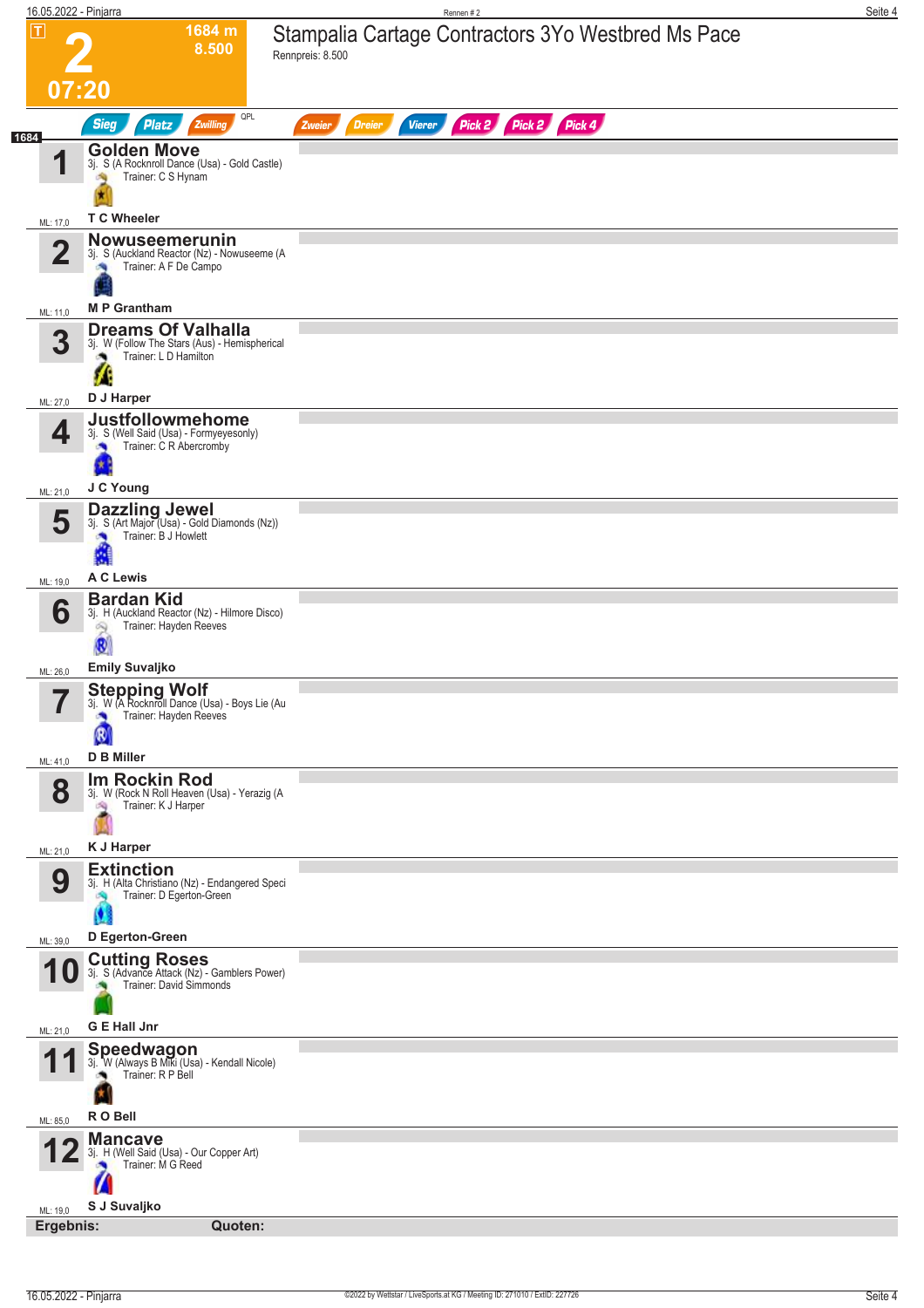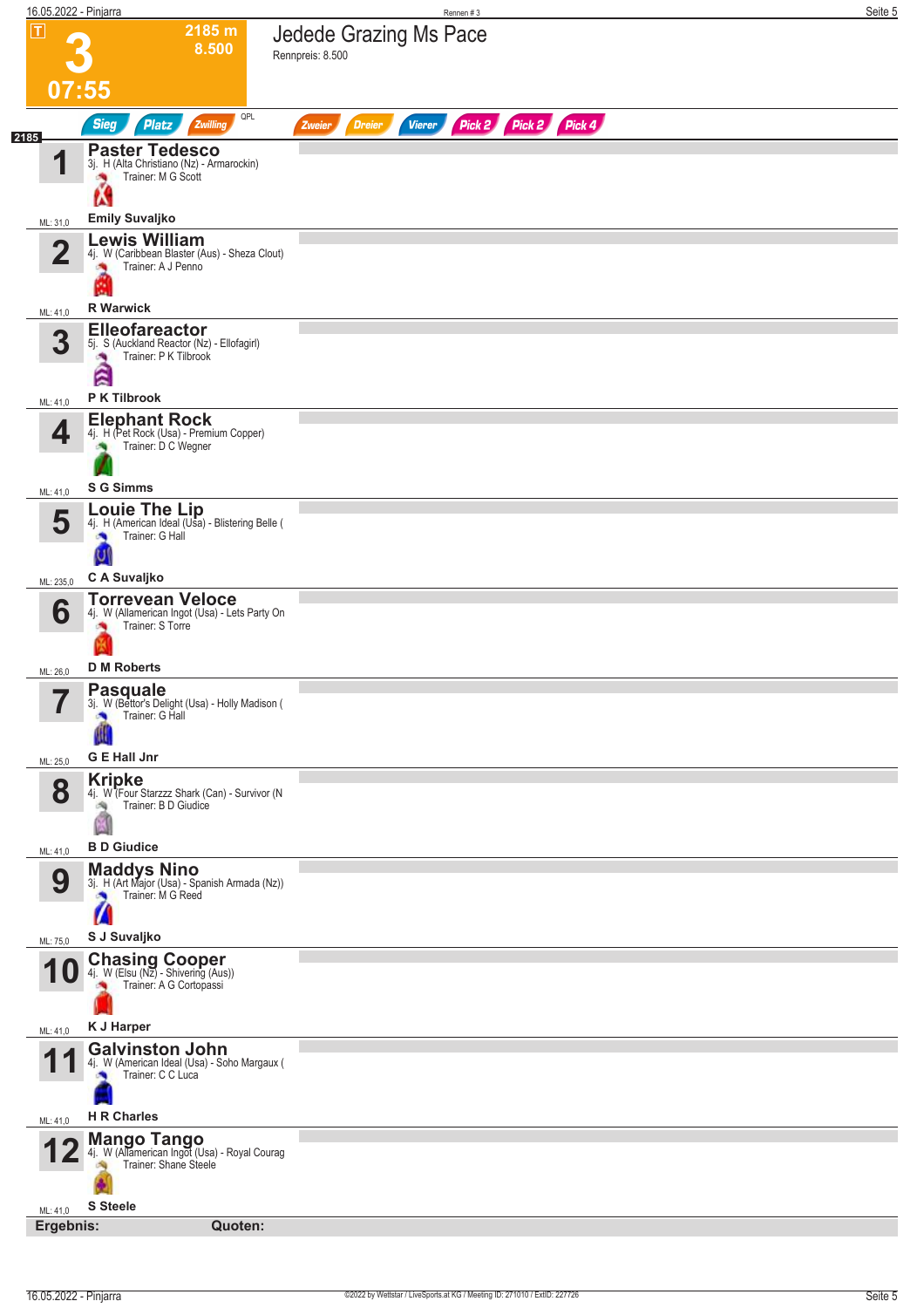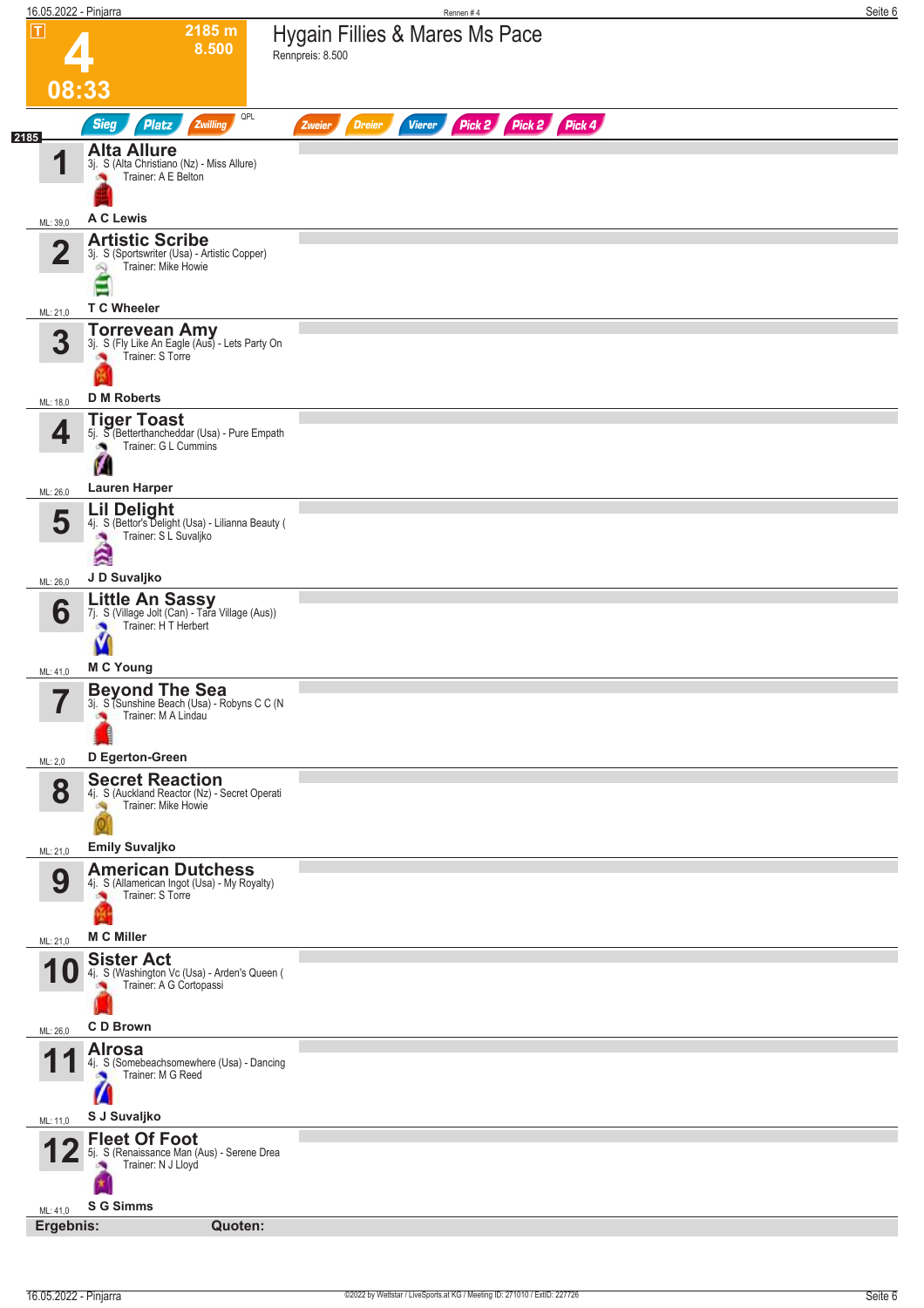| 16.05.2022 - Pinjarra         |                                                                                                                   | Rennen#5                                                         | Seite 7 |
|-------------------------------|-------------------------------------------------------------------------------------------------------------------|------------------------------------------------------------------|---------|
| $ \mathbf{T} $                | 2185 m<br>8.500                                                                                                   | Medic Aid Ms Pace<br>Rennpreis: 8.500                            |         |
| 09:00                         |                                                                                                                   |                                                                  |         |
|                               | QPL<br><b>Sieg</b><br><b>Platz</b><br>Zwilling                                                                    | Pick 2 Pick 2 Pick 4<br><b>Dreier</b><br><b>Vierer</b><br>Zweier |         |
| 2185                          |                                                                                                                   |                                                                  |         |
| 1                             | <b>Hes Thunder</b><br>5j. W (Sportswriter (Usa) - Peregrine Lilly)<br>Trainer: J E Steele                         |                                                                  |         |
| ML: 21,0                      | <b>S</b> Steele                                                                                                   |                                                                  |         |
| $\mathbf{2}$                  | <b>Cameos Delight</b><br>4j. W (Bettors Delight (Usa) - Lems Cameo (N<br>Trainer: D R Roche<br>H                  |                                                                  |         |
| ML: 20,0                      | <b>Emily Suvaljko</b>                                                                                             |                                                                  |         |
| 3                             | <b>Street Hawk</b><br>3j. H (Bettor's Delight (Usa) - Racketeers Girl<br>Trainer: G S Bond                        |                                                                  |         |
| ML: 126,0                     | <b>R</b> Warwick                                                                                                  |                                                                  |         |
| 4<br>ML: 18,0                 | <b>Galactic Ruler</b><br>5j. H (Follow The Stars (Aus) - Countess Cas<br>Trainer: G R G Cox<br><b>T C Wheeler</b> |                                                                  |         |
|                               | Songkran                                                                                                          |                                                                  |         |
| 5                             | 4j. S (Renaissance Man (Aus) - Talk About M<br>Trainer: R P Bell<br>Ľ                                             |                                                                  |         |
| ML: 8,0                       | <b>KA Symington</b>                                                                                               |                                                                  |         |
| 6                             | <b>Sunshine Swift</b><br>5j. S (Sunshine Beach (Usa) - Milady Holmes)<br>Trainer: V H Bryers<br>M<br>A C Lewis    |                                                                  |         |
| ML: 21,0                      |                                                                                                                   |                                                                  |         |
| $\overline{\phantom{a}}$<br>T | <b>Classy Colby</b><br>5j. W (Betterthancheddar (Usa) - Classy Coug<br>Trainer: P W Strachan<br>M C Miller        |                                                                  |         |
| ML: 26,0                      |                                                                                                                   |                                                                  |         |
| 8                             | Fireplay<br>6j. W (Shadow Play (Usa) - Kilifi Fire (Nz))<br>Trainer: R J Eddy                                     |                                                                  |         |
| ML: 21,0                      | <b>Ryan Eyre</b>                                                                                                  |                                                                  |         |
| Ergebnis:                     | Quoten:                                                                                                           |                                                                  |         |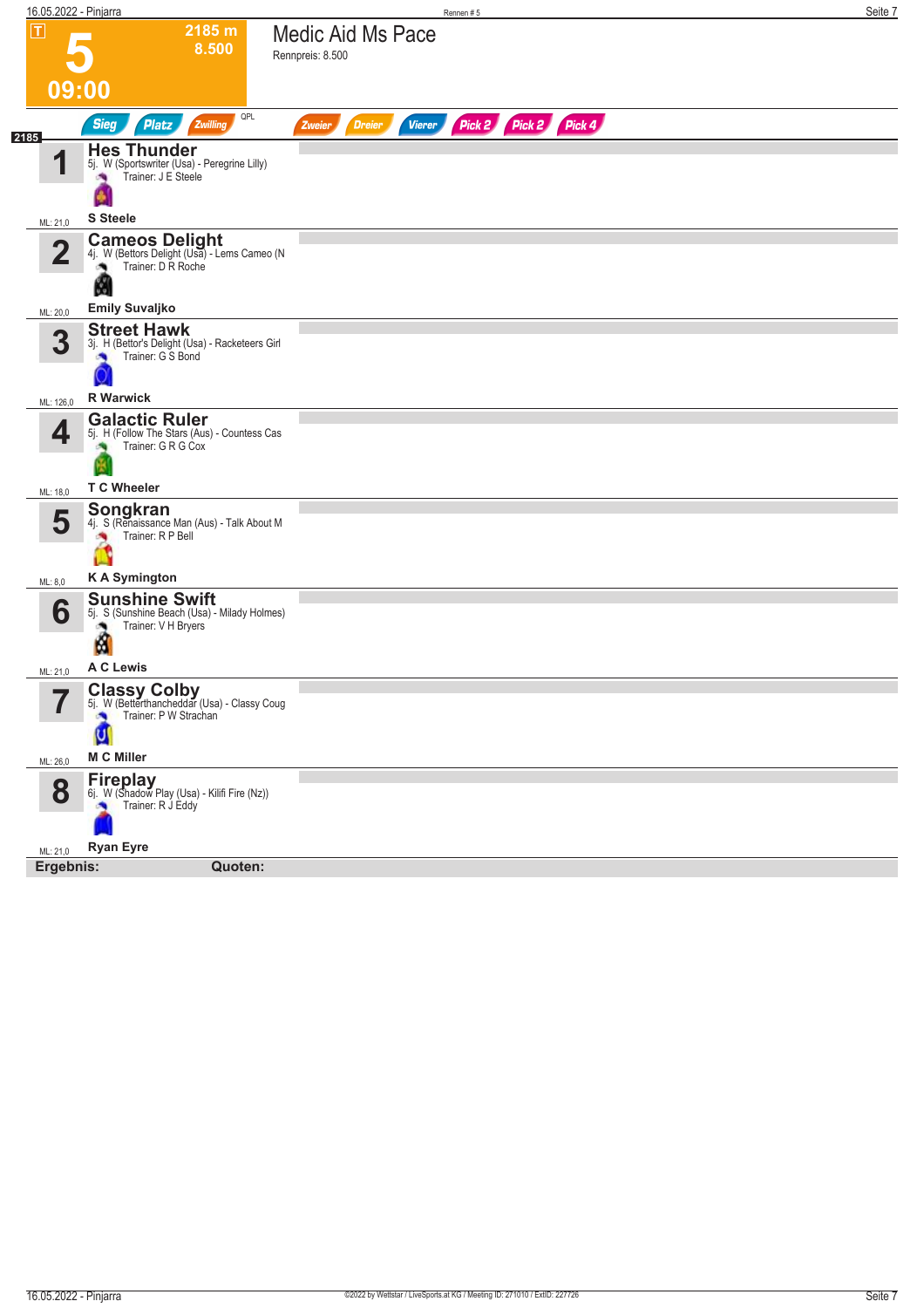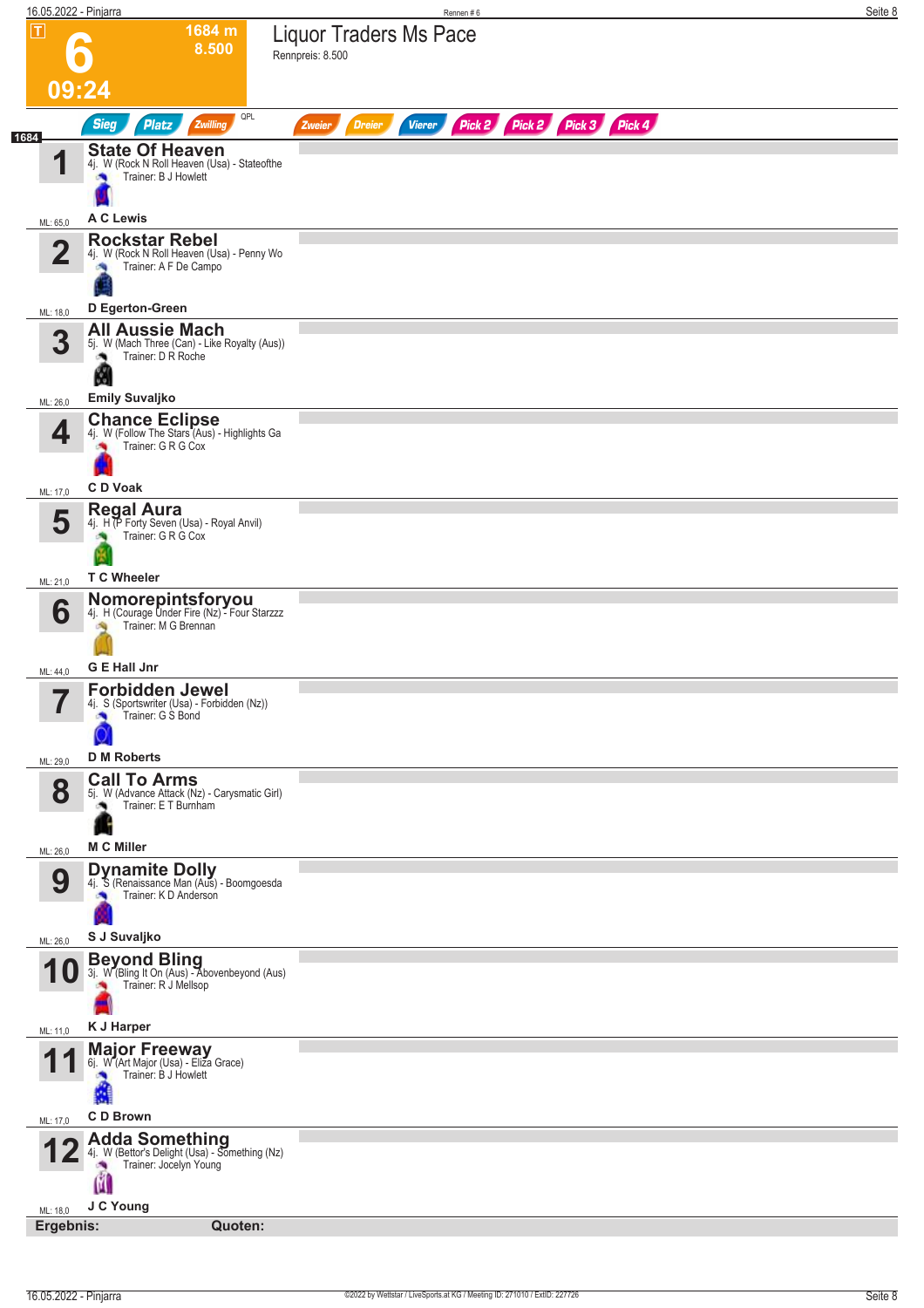